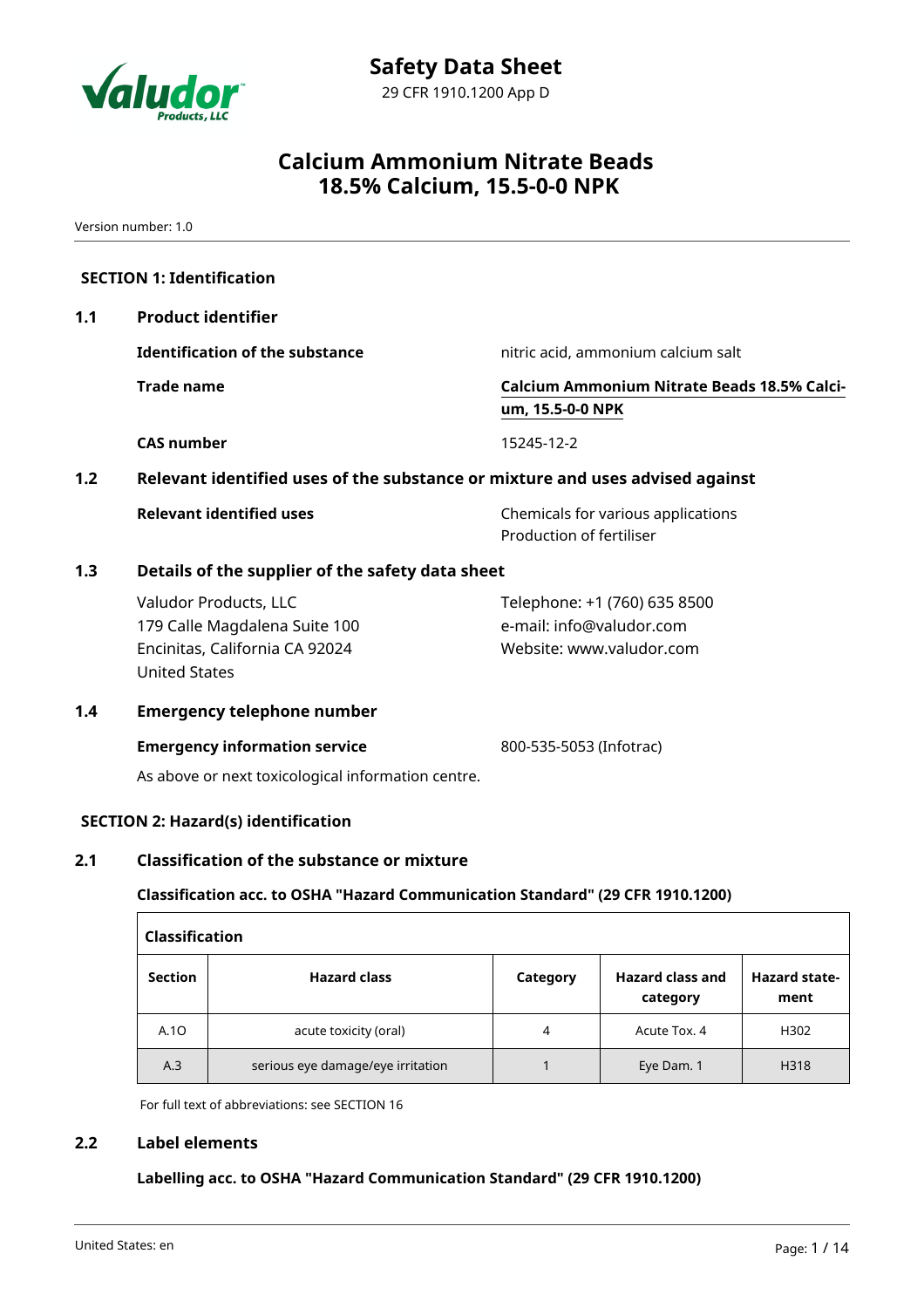| <b>Signal word</b>       | danger |
|--------------------------|--------|
| <b>Pictograms</b>        |        |
| GHS05, GHS07             |        |
| <b>Hazard statements</b> |        |

### **Hazard statements**

| H302 | Harmful if swallowed.      |  |
|------|----------------------------|--|
| H318 | Causes serious eye damage. |  |

### **Precautionary statements**

| P270           | Do not eat, drink or smoke when using this product.                               |  |  |
|----------------|-----------------------------------------------------------------------------------|--|--|
| <b>P280</b>    | Wear eye protection/face protection.                                              |  |  |
| P305+P351+P338 | If in eyes: Rinse cautiously with water for several minutes. Remove contact       |  |  |
|                | lenses, if present and easy to do. Continue rinsing.                              |  |  |
| <b>P310</b>    | Immediately call a poison center/doctor.                                          |  |  |
| <b>P330</b>    | Rinse mouth.                                                                      |  |  |
| <b>P501</b>    | Dispose of contents/container in accordance with local/regional/national/interna- |  |  |
|                | tional regulations.                                                               |  |  |

### **2.3 Other hazards**

Product forms slippery surface when combined with water.

### **Results of PBT and vPvB assessment**

According to the results of its assessment, this substance is not a PBT or a vPvB.

### **SECTION 3: Composition/information on ingredients**

| Name of substance  | nitric acid, ammonium calcium salt |  |  |
|--------------------|------------------------------------|--|--|
| <b>Identifiers</b> |                                    |  |  |
| CAS No             | 15245-12-2                         |  |  |
| <b>Purity</b>      | 98 - 100 %                         |  |  |

### **SECTION 4: First-aid measures**

### **4.1 Description of first-aid measures**

#### **General notes**

In all cases of doubt, or when symptoms persist, seek medical advice.

### **Following inhalation**

Provide fresh air. If breathing is irregular or stopped, immediately seek medical assistance and start first aid actions.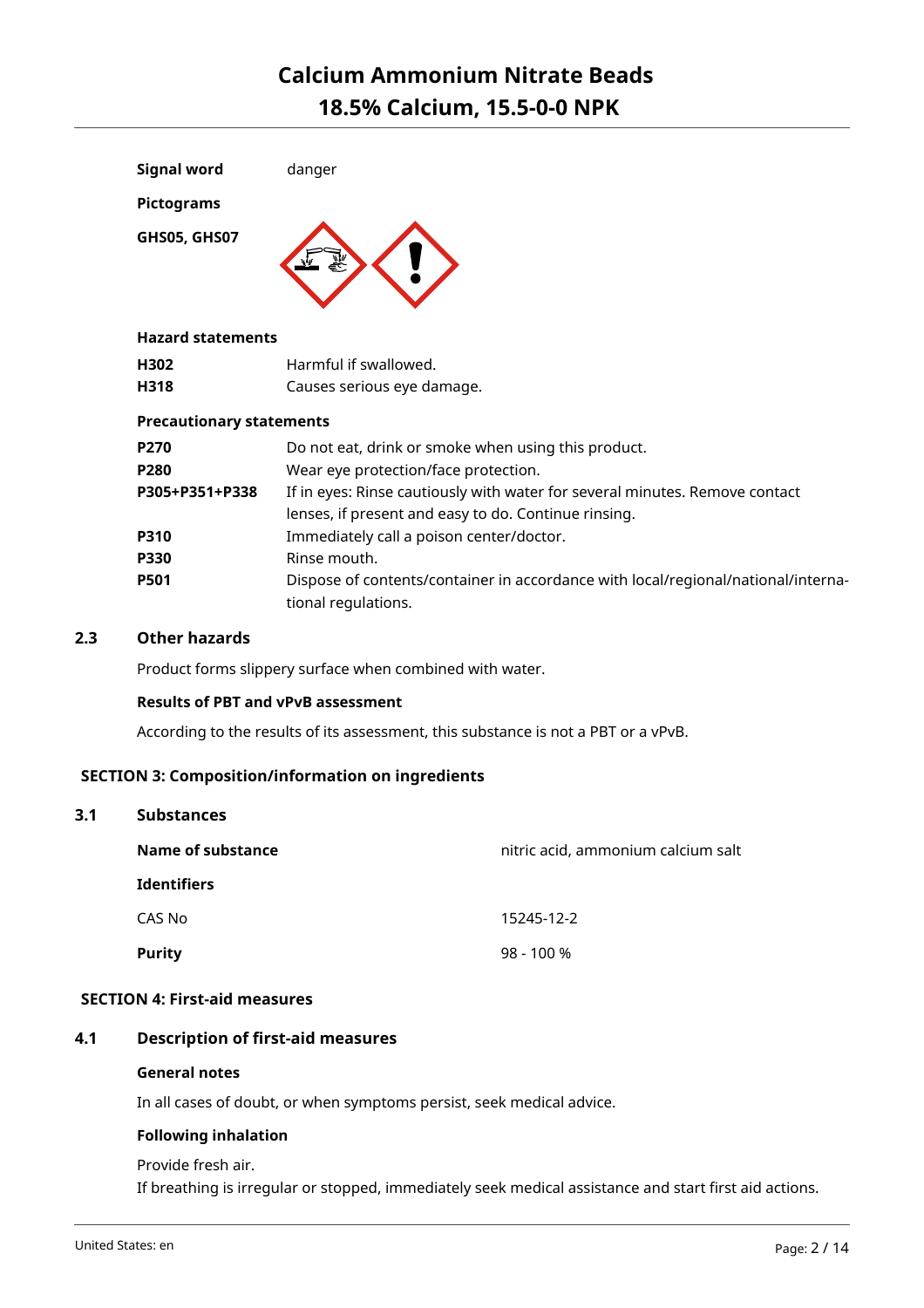### **Following skin contact**

Take off contaminated clothing. Wash with plenty of soap and water. If skin irritation occurs: Get medical advice/attention.

### **Following eye contact**

Rinse immediately carefully and thoroughly with eye shower or water. Remove contact lenses, if present and easy to do. Continue rinsing. Get immediate medical advice/attention.

### **Following ingestion**

Rinse mouth immediately and drink plenty of water. Do NOT induce vomiting. Get medical advice/attention.

#### **Notes for the doctor**

None.

### **4.2 Most important symptoms and effects, both acute and delayed**

Causes serious eye damage. Harmful if swallowed.

# **4.3 Indication of any immediate medical attention and special treatment needed**

None.

### **SECTION 5: Fire-fighting measures**

### **5.1 Extinguishing media**

### **Suitable extinguishing media**

coordinate firefighting measures to the fire surroundings

### **Unsuitable extinguishing media**

none

### **5.2 Special hazards arising from the substance or mixture**

Hazardous decomposition products: Section 10.

#### **Hazardous combustion products**

ammonia (NH3), nitrogen oxides (NOx), calcium oxide

### **5.3 Advice for firefighters**

In case of fire and/or explosion do not breathe fumes. Coordinate firefighting measures to the fire surroundings. Do not allow firefighting water to enter drains or water courses. Collect contaminated firefighting water separately. Fight fire with normal precautions from a reasonable distance.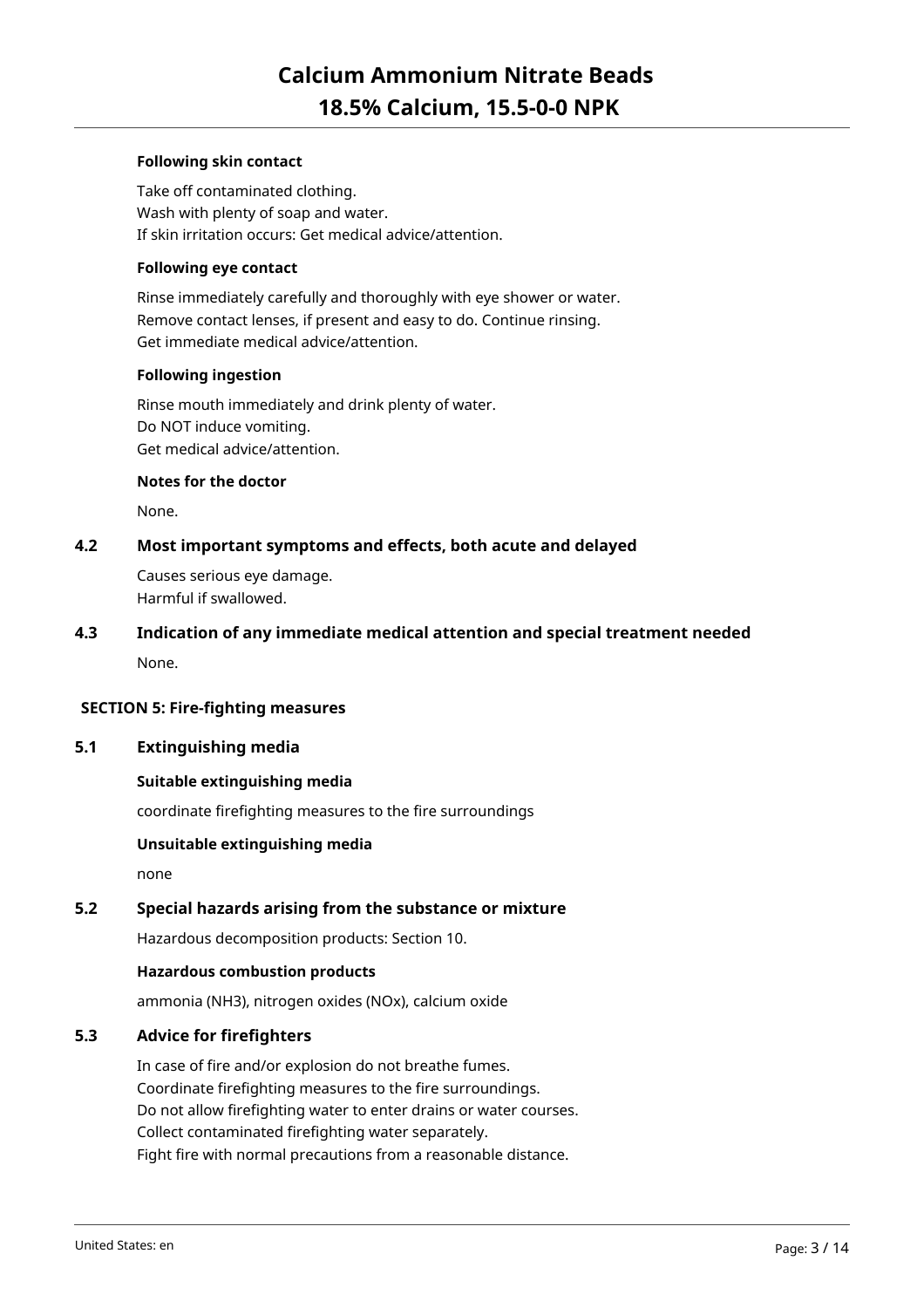### **Special protective equipment for firefighters**

chemical protective clothing, self-contained breathing apparatus (SCBA)

### **SECTION 6: Accidental release measures**

### **6.1 Personal precautions, protective equipment and emergency procedures**

### **For non-emergency personnel**

Remove persons to safety. Ventilate affected area. Do not get in eyes, on skin, or on clothing. Control of dust. Avoid breathing dust. Wearing of suitable protective equipment (including personal protective equipment referred to under Section 8 of the safety data sheet) to prevent any contamination of skin, eyes and personal clothing.

### **For emergency responders**

Wear breathing apparatus if exposed to vapors/dust/aerosols/gases.

### **6.2 Environmental precautions**

Knock down dust with water spray. Keep away from drains, surface and ground water. Retain contaminated washing water and dispose of it.

### **6.3 Methods and material for containment and cleaning up**

### **Advice on how to contain a spill**

Take up mechanically.

### **Advice on how to clean up a spill**

Collect spillage.

### **Other information relating to spills and releases**

Place in appropriate containers for disposal. Ventilate affected area.

### **6.4 Reference to other sections**

Hazardous combustion products: see section 5. Personal protective equipment: see section 8. Incompatible materials: see section 10. Disposal considerations: see section 13.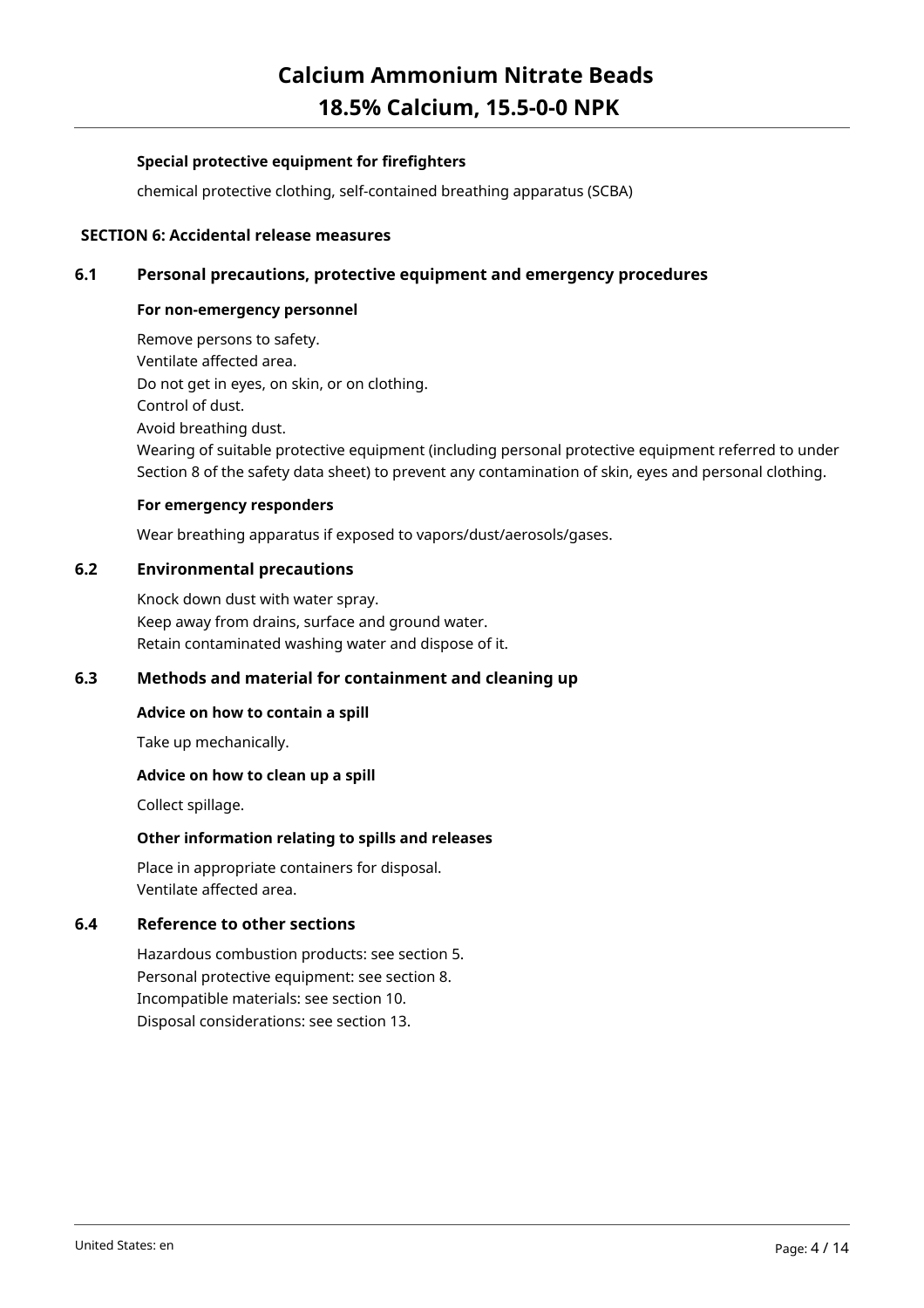### **SECTION 7: Handling and storage**

### **7.1 Precautions for safe handling**

#### **Measures to prevent fire as well as aerosol and dust generation**

Use local and general ventilation. Prevent from heating up above 50 °C. Removal of dust deposits.

#### **Specific notes/details**

Dust deposits may accumulate on all deposition surfaces in a technical room.

#### **Handling of incompatible substances or mixtures**

Do not mix with reducing agents.

#### **Measures to protect the environment**

Avoid release to the environment.

#### **Advice on general occupational hygiene**

Do not eat, drink and smoke in work areas. Remove contaminated clothing and protective equipment before entering eating areas. Do not breathe dust. Do not get in eyes, on skin, or on clothing. Wash hands after use. Preventive skin protection (barrier creams/ointments) is recommended.

### **7.2 Conditions for safe storage, including any incompatibilities**

#### **Flammability hazards**

None.

#### **Incompatible substances or mixtures**

Incompatible materials: see section 10. Observe compatible storage of chemicals. Keep away from Fetten, Ölen, Organic substances.

#### **Protect against external exposure, such as**

heat, direct light irradiation, humidity

#### **Consideration of other advice**

Keep away from food, drink and animal feedingstuffs.

#### **Ventilation requirements**

Provision of sufficient ventilation.

### **Specific designs for storage rooms or vessels**

Hygroscopic solid. Store in a dry place. Store in a closed container. Keep cool. Store away from reducing agents.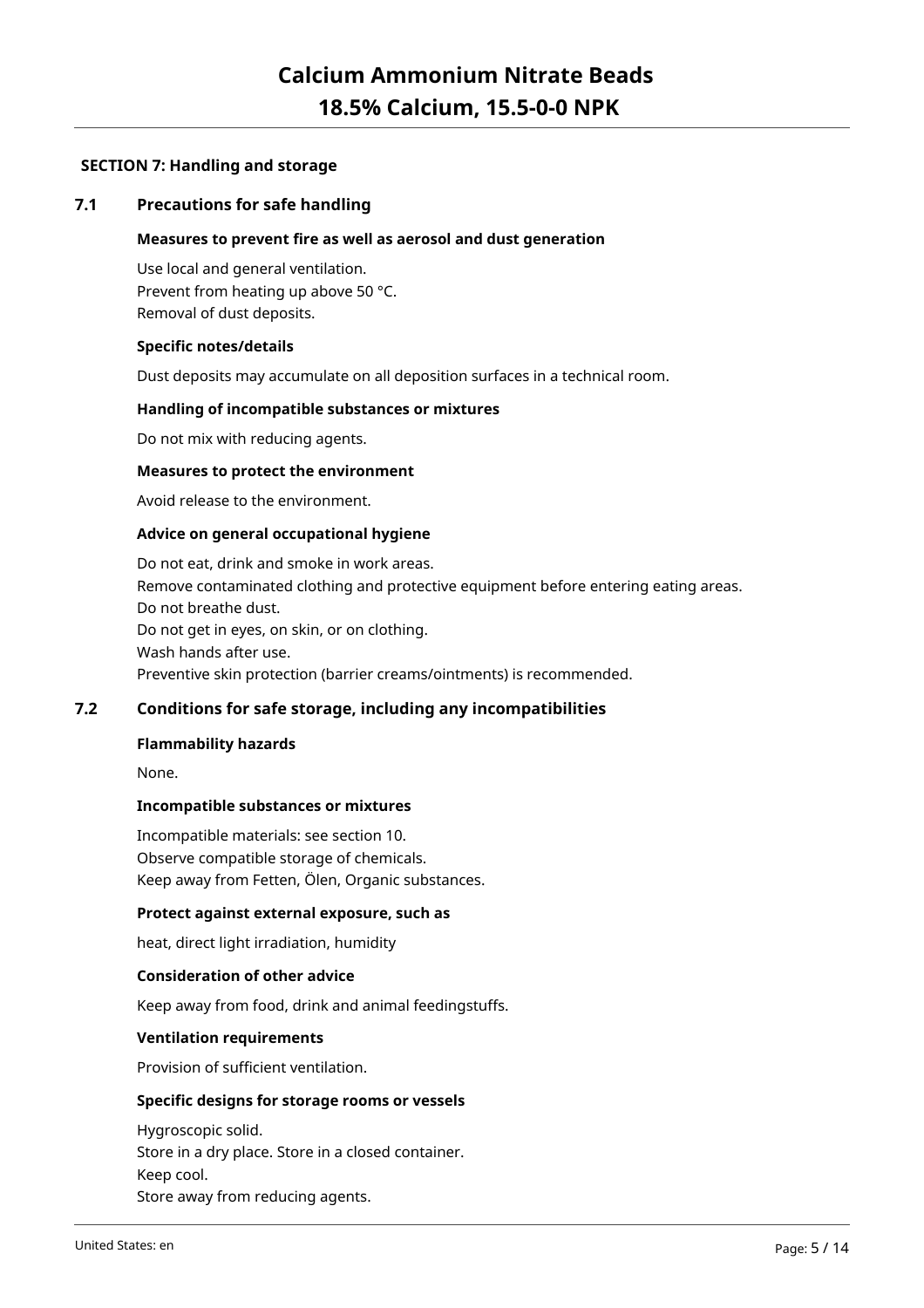### **Packaging compatibilities**

Keep only in original container.

### **7.3 Specific end use(s)**

No information available.

### **SECTION 8: Exposure controls/personal protection**

### **8.1 Control parameters**

### **Environment values**

|                                           | Relevant PNECs and other threshold levels |  |                                  |  |
|-------------------------------------------|-------------------------------------------|--|----------------------------------|--|
| <b>Threshold level</b><br><b>Endpoint</b> |                                           |  | <b>Environmental compartment</b> |  |
|                                           | $18 \frac{mg}{l}$<br><b>PNEC</b>          |  | sewage treatment plant (STP)     |  |

### **8.2 Exposure controls**

### **Appropriate engineering controls**

General ventilation.

### **Individual protection measures (personal protective equipment)**

Wear suitable protective clothing.

### **Eye/face protection**

Wear eye/face protection.

### **Hand protection**

Wear suitable gloves.

Chemical protection gloves are suitable, which are tested according to EN 374.

Check leak-tightness/impermeability prior to use.

In the case of wanting to use the gloves again, clean them before taking off and air them well.

For special purposes, it is recommended to check the resistance to chemicals of the protective gloves mentioned above together with the supplier of these gloves.

### **Respiratory protection**

In case of inadequate ventilation wear respiratory protection. Particulate filter device (EN 143). P2 (filters at least 94 % of airborne particles, color code: White).

### **Environmental exposure controls**

Use appropriate container to avoid environmental contamination. Keep away from drains, surface and ground water.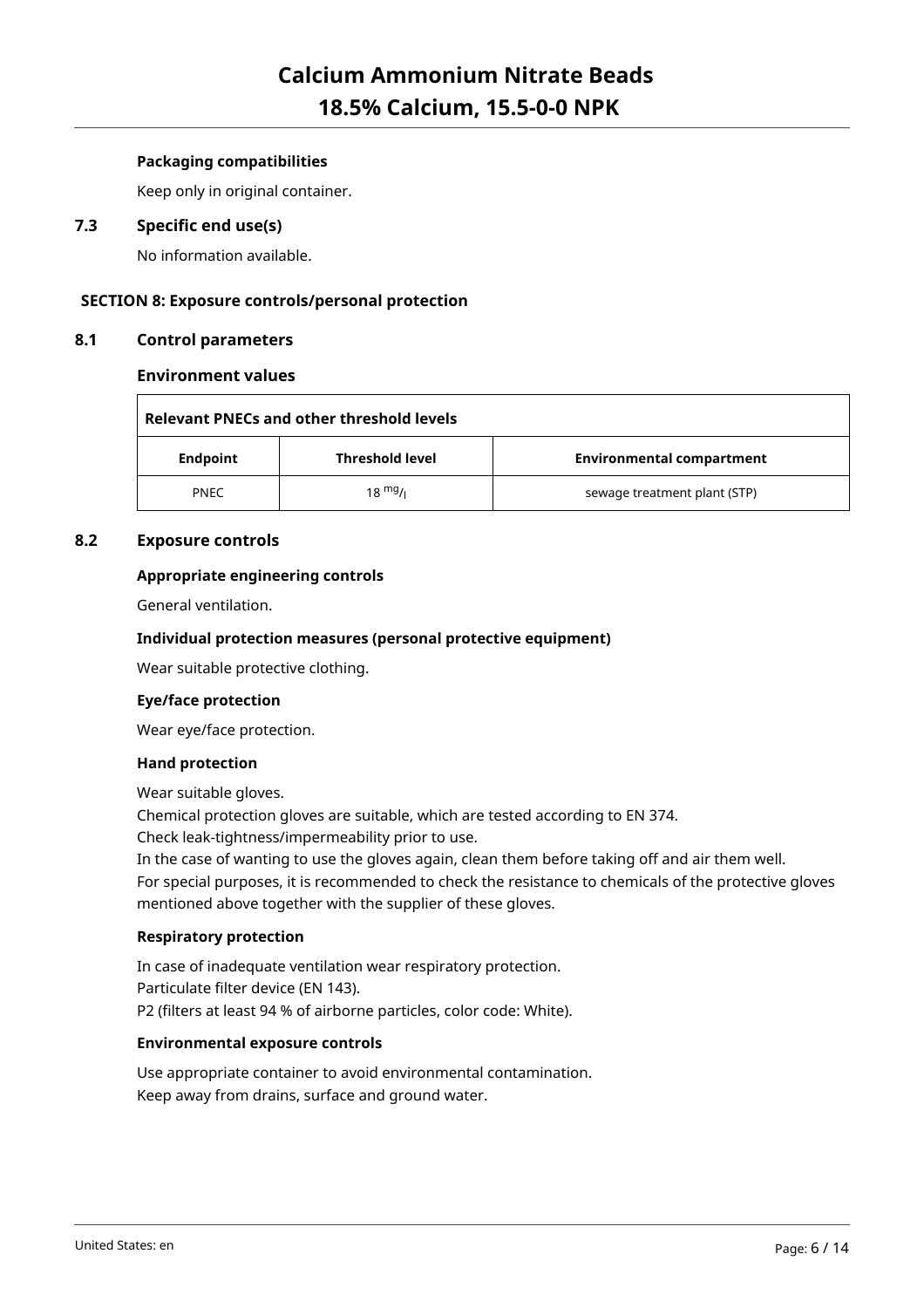### **SECTION 9: Physical and chemical properties**

### **9.1 Information on basic physical and chemical properties**

| Appearance                                                  |                                                                  |
|-------------------------------------------------------------|------------------------------------------------------------------|
| <b>Physical state</b>                                       | solid                                                            |
| Color                                                       | white                                                            |
| Odor                                                        | odorless                                                         |
| <b>Odor threshold</b>                                       | not applicable                                                   |
| <b>Other safety parameters</b>                              |                                                                  |
| pH (value)                                                  | 5 – 7 (in aqueous solution: 110 $9/$ )                           |
| <b>Melting point/freezing point</b>                         | >400 °C<br>(OECD Guideline 102)<br>no melting point was observed |
| Boiling point or initial boiling point and boiling<br>range | not determined                                                   |
| <b>Flash point</b>                                          | not applicable                                                   |
| <b>Evaporation rate</b>                                     | not determined                                                   |
| <b>Flammability (solid, gas)</b>                            | non-combustible                                                  |
| <b>Explosive limits</b>                                     | not determined                                                   |
| Explosion limits of dust clouds                             | not determined                                                   |
| <b>Vapor pressure</b>                                       | not determined                                                   |
|                                                             |                                                                  |
| Density                                                     | 2.05 $9/_{\text{cm}^3}$ at 20 °C<br>(OECD Guideline 109)         |
| Vapor density                                               | this information is not available                                |
| Relative density                                            | 2.05 at 20 $^{\circ}$ C (water = 1)<br>(OECD Guideline 109)      |
| Solubility(ies)                                             |                                                                  |
| Water solubility                                            | $>100 \frac{g}{l}$                                               |
| <b>Partition coefficient</b>                                |                                                                  |
| n-octanol/water (log KOW)                                   | not relevant<br>(inorganic)                                      |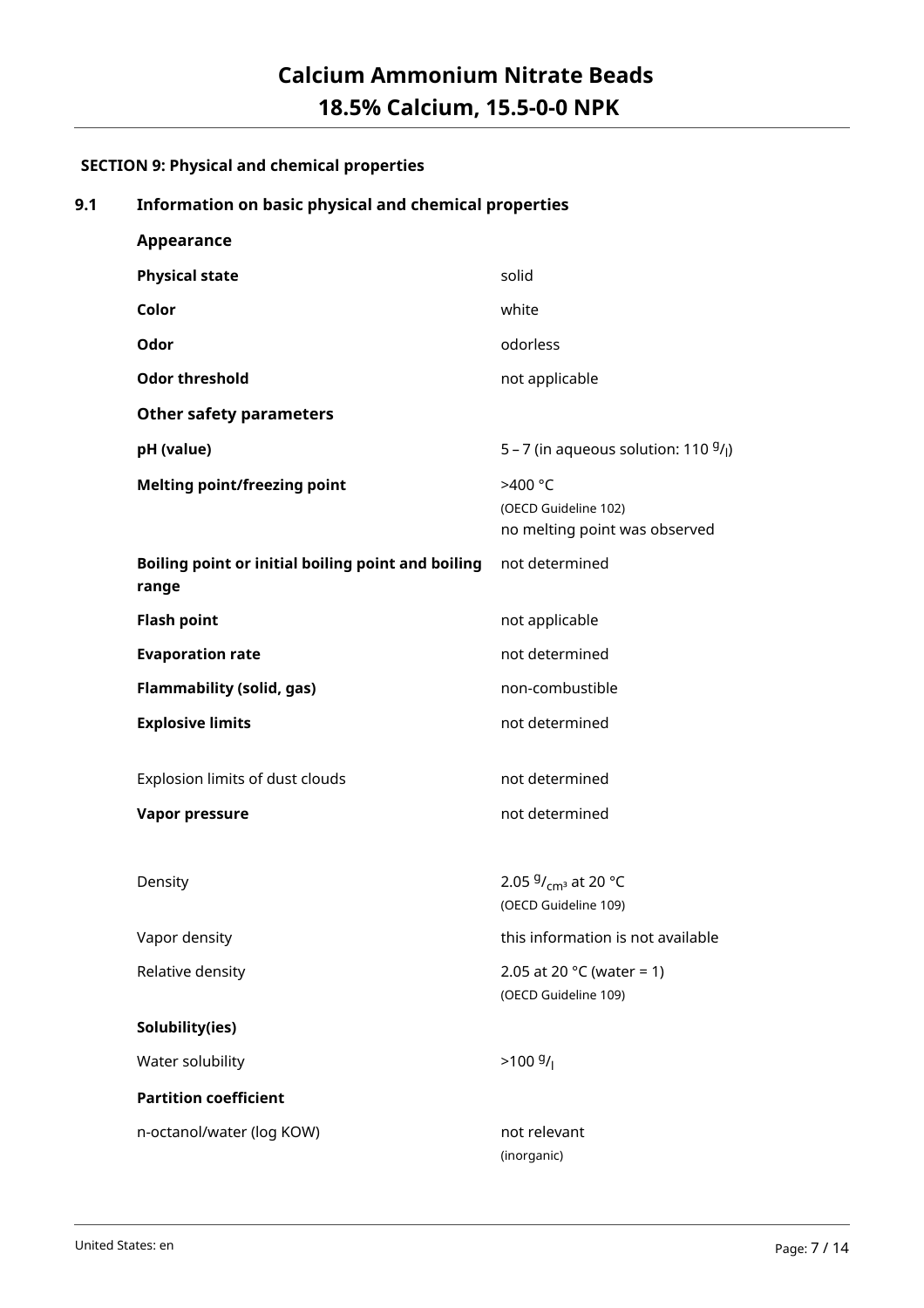|     | Auto-ignition temperature                                   | >400 °C<br>(EU method A.16)                                    |
|-----|-------------------------------------------------------------|----------------------------------------------------------------|
|     | <b>Decomposition temperature</b>                            | not relevant                                                   |
|     | <b>Viscosity</b>                                            | not relevant<br>(solid)                                        |
|     | <b>Explosive properties</b>                                 | none                                                           |
|     | <b>Oxidizing properties</b>                                 | none                                                           |
|     | Information for relevant hazard classes<br>according to GHS | hazard classes acc. to GHS (physical hazards):<br>not relevant |
| 9.2 | <b>Other information</b>                                    | there is no additional information                             |

### **SECTION 10: Stability and reactivity**

### **10.1 Reactivity**

No information available.

### **10.2 Chemical stability**

The material is stable under normal ambient and anticipated storage and handling conditions of temperature and pressure.

### **10.3 Possibility of hazardous reactions**

No known hazardous reactions.

### **10.4 Conditions to avoid**

Prevent from heating up above 50 °C. Protect from moisture.

### **10.5 Incompatible materials**

combustible materials, caustic solutions, organic materials, reducing agents, acids, dust, metals

### **10.6 Hazardous decomposition products**

Nitrogen oxides (NOx). Hazardous combustion products: see section 5.

### **SECTION 11: Toxicological information**

### **11.1 Information on toxicological effects**

If not otherwise specified the classification is based on:

Animal studies; Evidence from any other toxicity tests; Expert judgment (weight of evidence determination).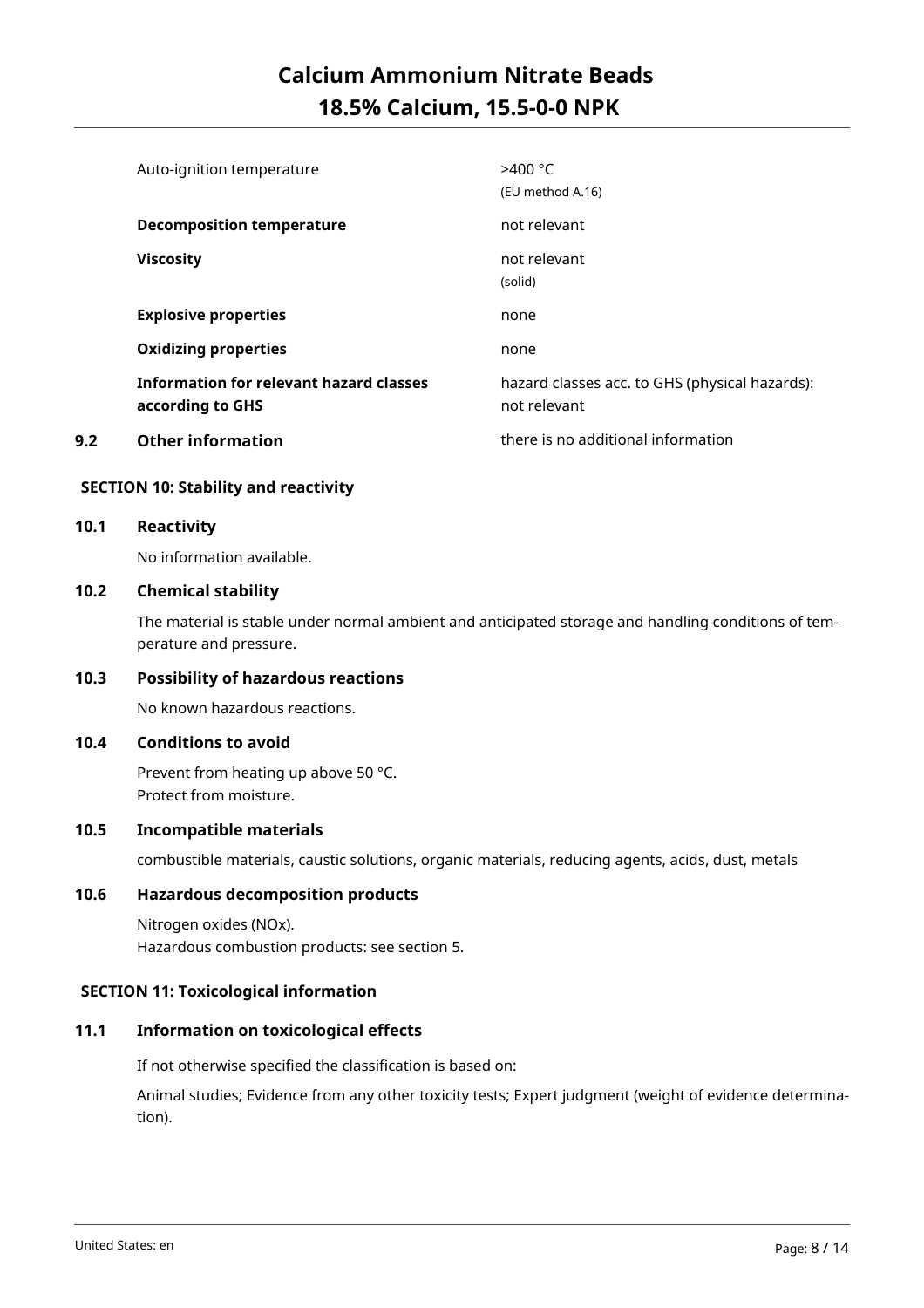### **Classification acc. to OSHA "Hazard Communication Standard" (29 CFR 1910.1200)**

### **Acute toxicity**

Shall not be classified as acutely toxic (dermal). Harmful if swallowed.

| <b>Exposure route</b> | <b>Endpoint</b> |                             | <b>Species</b> | Method             |
|-----------------------|-----------------|-----------------------------|----------------|--------------------|
| oral                  | LD50            | $>$ 300 – <2,000 $mg/_{ka}$ | rat, female    | OECD Guideline 423 |
| dermal                | LD50            | $>2,000$ mg/ <sub>kg</sub>  | rat            | OECD Guideline 402 |

### **Skin corrosion/irritation**

Shall not be classified as corrosive/irritant to skin. (OECD Guideline 404)

### **Serious eye damage/eye irritation**

Causes serious eye damage. (OECD Guideline 405 , OECD Guideline 437)

### **Respiratory or skin sensitization Skin sensitization**

Shall not be classified as a skin sensitizer. (OECD Guideline 429)

### **Respiratory sensitization**

Classification could not be established because: Data are lacking, inconclusive, or conclusive but not sufficient for classification.

### **Germ cell mutagenicity**

Shall not be classified as germ cell mutagenic. (OECD Guideline 471, OECD Guideline 473, OECD Guideline 476)

#### **Carcinogenicity**

### **IARC Monographs**

not listed

### **National Toxicology Program (United States)**

not listed

### **OSHA Carcinogens**

Not listed.

### **Reproductive toxicity**

Shall not be classified as a reproductive toxicant. (OECD Guideline 422)

### **Specific target organ toxicity - single exposure**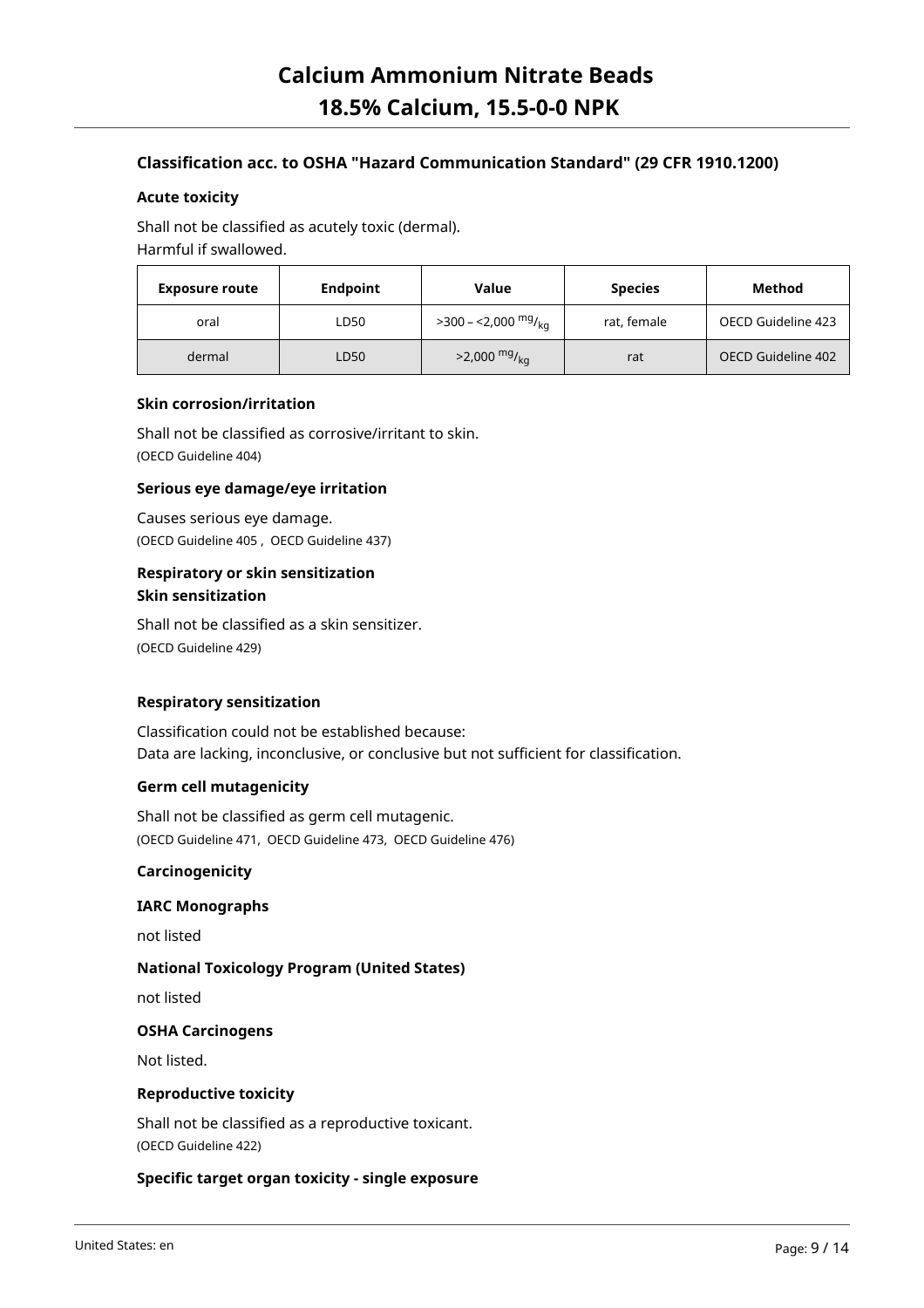Shall not be classified as a specific target organ toxicant (single exposure).

### **Specific target organ toxicity - repeated exposure**

Shall not be classified as a specific target organ toxicant (repeated exposure).

| <b>Exposure route</b> | <b>Endpoint</b> | Value                     | <b>Exposure</b><br>time | <b>Species</b> | Method                       |
|-----------------------|-----------------|---------------------------|-------------------------|----------------|------------------------------|
| oral                  | <b>NOAEL</b>    | ≥1,000 mg/kg bw/<br>day   | 28 d                    | rat            | <b>OECD Guideline</b><br>407 |
| oral                  | <b>NOEC</b>     | $≥1,500$ mg/kg bw/<br>day | 28d                     | rat            | <b>OECD Guideline</b><br>422 |

### **Aspiration hazard**

Shall not be classified as presenting an aspiration hazard.

### **11.2 Other information**

There is no additional information.

### **SECTION 12: Ecological information**

### **12.1 Toxicity**

### **Aquatic toxicity (acute)**

Based on available data, the classification criteria are not met.

| <b>Endpoint</b> | <b>Exposure time</b> | Value               | <b>Species</b>                             | <b>Method</b>            |
|-----------------|----------------------|---------------------|--------------------------------------------|--------------------------|
| <b>LC50</b>     | 48 h                 | 447 $mg/1$          | carp (cyprinus carpio)                     | $\overline{\phantom{0}}$ |
| <b>EC50</b>     | 48 h                 | $>100 \frac{mg}{l}$ | daphnia magna                              | OECD Guideline 202       |
| ErC50           | 72 h                 | $>100 \frac{mg}{l}$ | algae (pseudokirchneriella<br>subcapitata) | OECD Guideline 201       |

### **Aquatic toxicity (chronic)**

No data available.

### **12.2 Persistence and degradability**

### **Biodegradation**

The study does not need to be conducted because the substance is inorganic.

### **Persistence**

The study does not need to be conducted because the substance is inorganic.

### **12.3 Bioaccumulative potential**

No data available.

### **12.4 Mobility in soil**

No data available.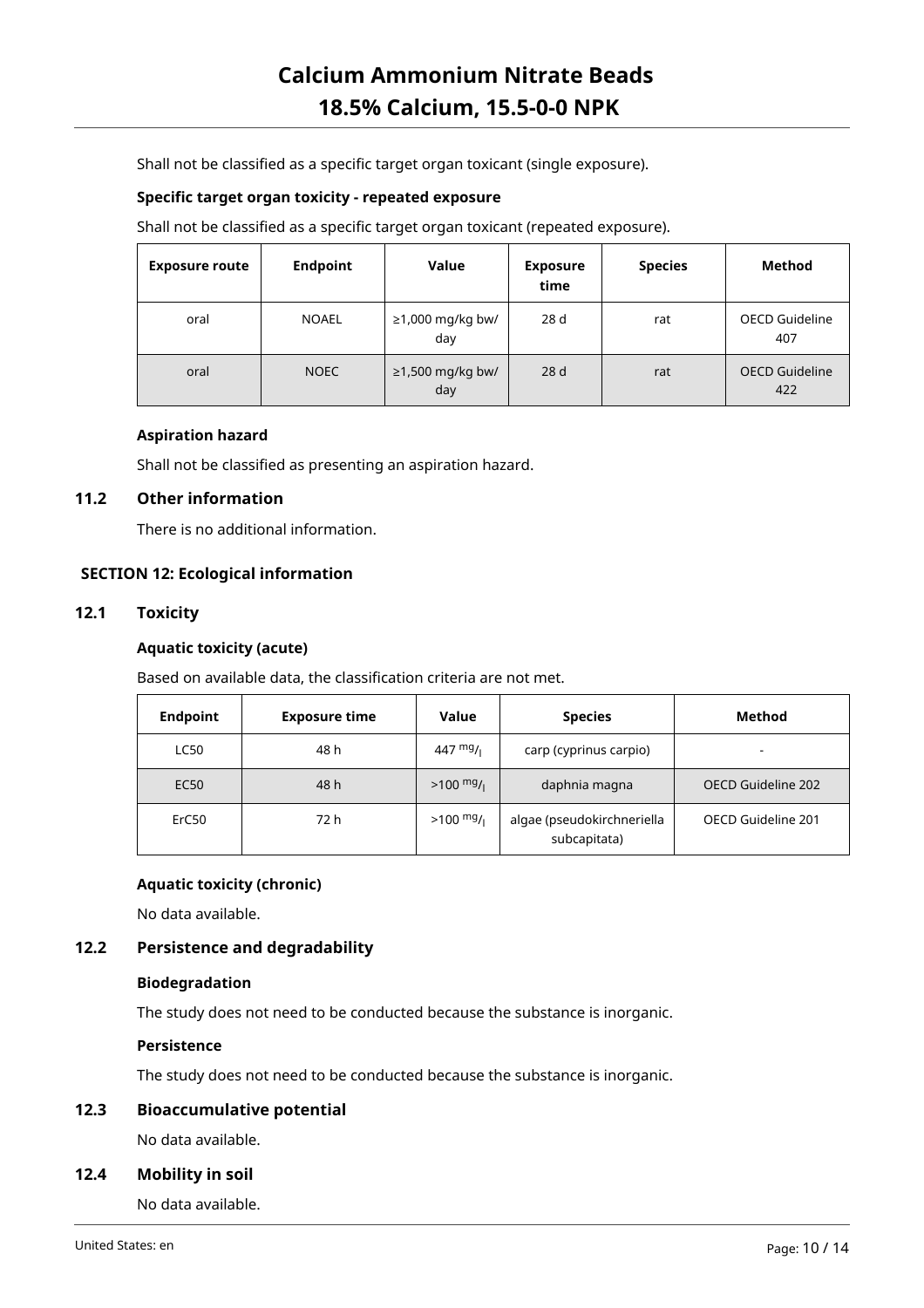### **12.5 Results of PBT and vPvB assessment**

According to the results of its assessment, this substance is not a PBT or a vPvB.

### **12.6 Other adverse effects**

This information is not available.

### **Remarks**

Wassergefährdungsklasse, WGK (water hazard class): 1

### **SECTION 13: Disposal considerations**

### **13.1 Waste treatment methods**

Dispose of contents/container in accordance with local/regional/national/international regulations.

### **Sewage disposal-relevant information**

Do not empty into drains.

### **Waste treatment of containers/packages**

Completely emptied packages can be recycled. Handle contaminated packages in the same way as the substance itself.

### **Remarks**

Please consider the relevant national or regional provisions.

### **SECTION 14: Transport information**

**14.1 UN number** not assigned **14.2 UN proper shipping name 14.3 Transport hazard class(es)** - **14.4 Packing group 14.5 Environmental hazards** - **14.6 Special precautions for user** - **14.7 Transport in bulk according to Annex II of MARPOL and the IBC Code** -

### **14.8 Information for each of the UN Model Regulations**

### **Transport of dangerous goods by road or rail (49 CFR US DOT) Additional information**

Not subject to transport regulations.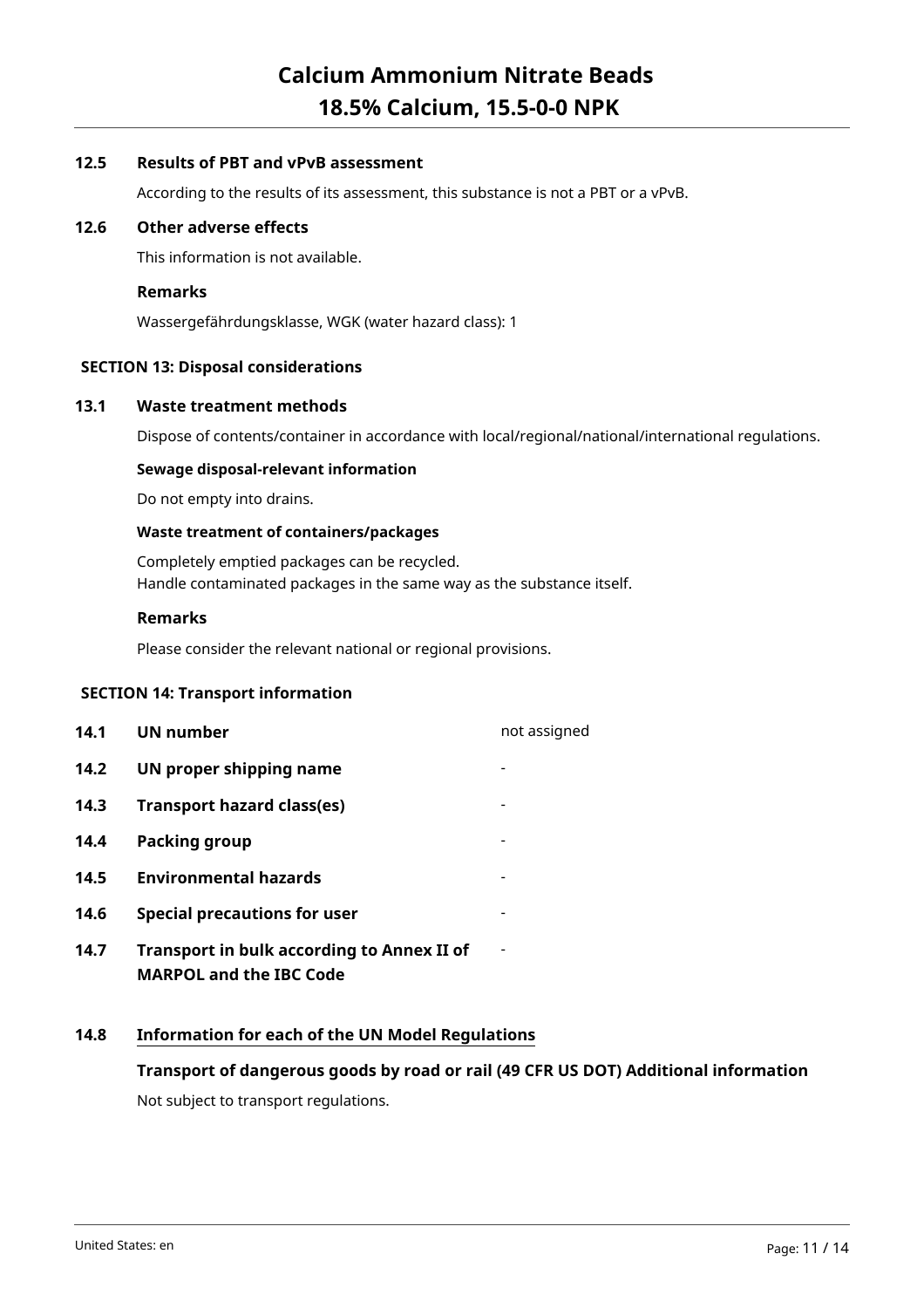### **SECTION 15: Regulatory information**

### **15.1 Safety, health and environmental regulations specific for the product in question**

**National regulations (United States)**

**Toxic Substance Control Act (TSCA)** substance is listed

**Superfund Amendment and Reauthorization Act (SARA TITLE III )**

**The List of Extremely Hazardous Substances and Their Threshold Planning Quantities (EPCRA Section 302, 304)**

not listed

**Specific Toxic Chemical Listings (EPCRA Section 313)**

not listed

**Comprehensive Environmental Response, Compensation, and Liability Act (CERCLA)**

**List of Hazardous Substances and Reportable Quantities (CERCLA section 102a) (40 CFR 302.4)**

not listed

### **Clean Air Act**

not listed

**Right to Know Hazardous Substance List**

**Hazardous Substance List (NJ-RTK)**

not listed

### **California Environmental Protection Agency (Cal/EPA): Proposition 65 - Safe Drinking Water and Toxic Enforcement Act of 1987**

not listed

### **Industry or sector specific available guidance(s)**

### **NPCA-HMIS® III**

Hazardous Materials Identification System. American Coatings Association.

| Category            | Rating | <b>Description</b>                                                                                                                                            |
|---------------------|--------|---------------------------------------------------------------------------------------------------------------------------------------------------------------|
| Chronic             |        | none                                                                                                                                                          |
| <b>Health</b>       | 3      | major injury likely unless prompt action is taken and medical treatment is given                                                                              |
| Flammability        |        | material that will not burn under typical fire conditions                                                                                                     |
| Physical hazard     | 0      | material that is normally stable, even under fire conditions, and will not react<br>with water, polymerize, decompose, condense, or self-react. Non-explosive |
| Personal protection |        |                                                                                                                                                               |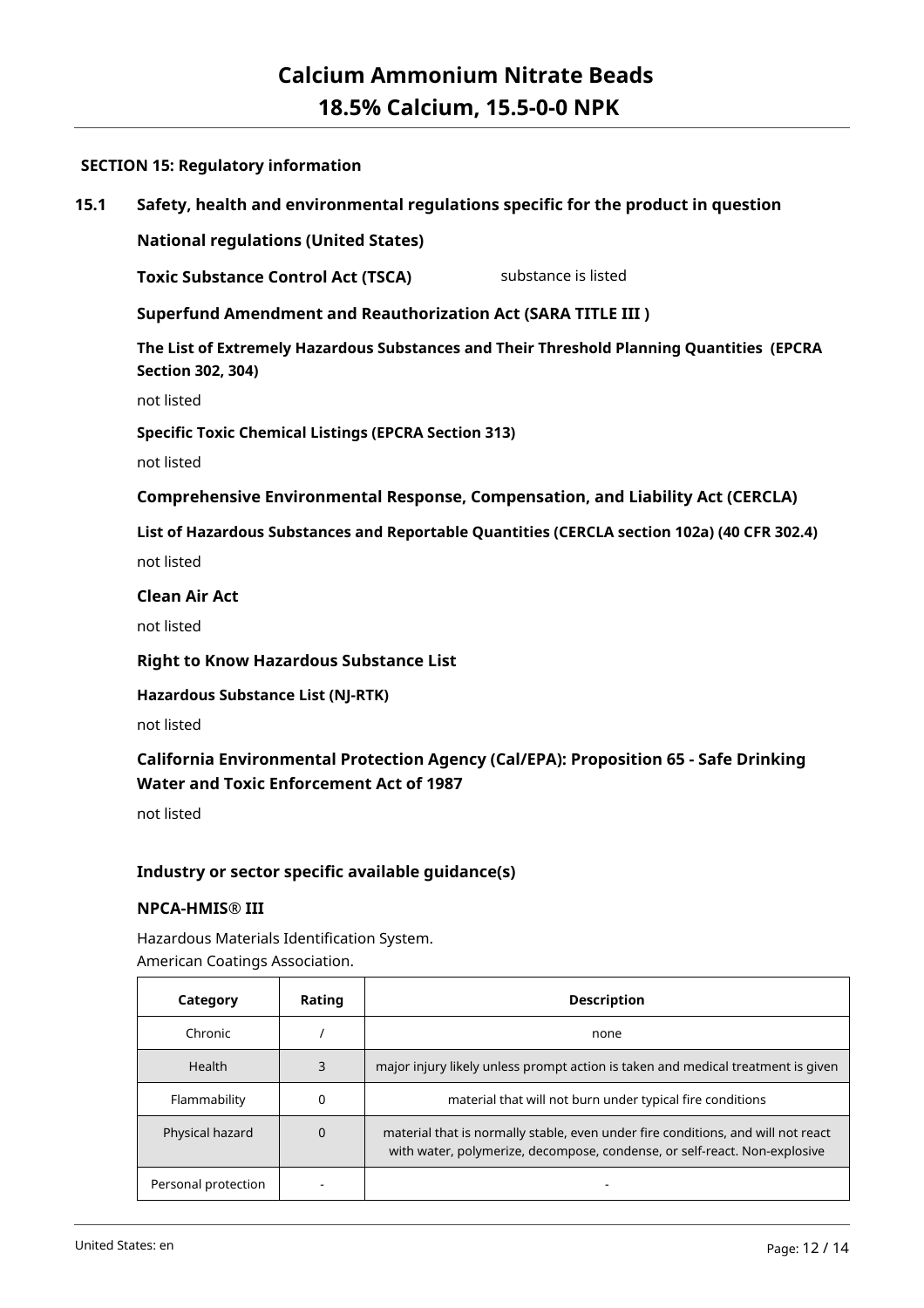### **NFPA® 704**

National Fire Protection Association: Standard System for the Identification of the Hazards of Materials for Emergency Response (United States).

| Category       | Degree of<br>hazard | <b>Description</b>                                                                    |
|----------------|---------------------|---------------------------------------------------------------------------------------|
| Flammability   | 0                   | material that will not burn under typical fire conditions                             |
| Health         | 3                   | material that, under emergency conditions, can cause serious or permanent in-<br>jury |
| Instability    | 0                   | material that is normally stable, even under fire conditions                          |
| Special hazard |                     |                                                                                       |

### **15.2 Chemical Safety Assessment**

For this substance a chemical safety assessment has been carried out.

### **SECTION 16: Other information, including date of preparation or last revision**

Date of preparation: 2021-08-31

### **Abbreviations and acronyms**

| Abbr.                       | <b>Descriptions of used abbreviations</b>                                                                                                                                             |
|-----------------------------|---------------------------------------------------------------------------------------------------------------------------------------------------------------------------------------|
| 49 CFR US DOT               | 49 CFR U.S. Department of Transportation                                                                                                                                              |
| CAS                         | Chemical Abstracts Service (service that maintains the most comprehensive list of chemical sub-<br>stances)                                                                           |
| <b>DGR</b>                  | Dangerous Goods Regulations (see IATA/DGR)                                                                                                                                            |
| <b>EC50</b>                 | Effective Concentration 50 %. The EC50 corresponds to the concentration of a tested substance caus-<br>ing 50 % changes in response (e.g. on growth) during a specified time interval |
| ErC50                       | $\equiv$ EC50: in this method, that concentration of test substance which results in a 50 % reduction in<br>either growth (EbC50) or growth rate (ErC50) relative to the control      |
| <b>GHS</b>                  | "Globally Harmonized System of Classification and Labelling of Chemicals" developed by the United<br><b>Nations</b>                                                                   |
| <b>IARC Mono-</b><br>graphs | IARC Monographs on the Evaluation of Carcinogenic Risks to Humans                                                                                                                     |
| <b>IATA</b>                 | International Air Transport Association                                                                                                                                               |
| <b>IATA/DGR</b>             | Dangerous Goods Regulations (DGR) for the air transport (IATA)                                                                                                                        |
| <b>IMDG</b>                 | International Maritime Dangerous Goods Code                                                                                                                                           |
| <b>LC50</b>                 | Lethal Concentration 50%: the LC50 corresponds to the concentration of a tested substance causing<br>50 % lethality during a specified time interval                                  |
| LD50                        | Lethal Dose 50 %: the LD50 corresponds to the dose of a tested substance causing 50 % lethality dur-<br>ing a specified time interval                                                 |